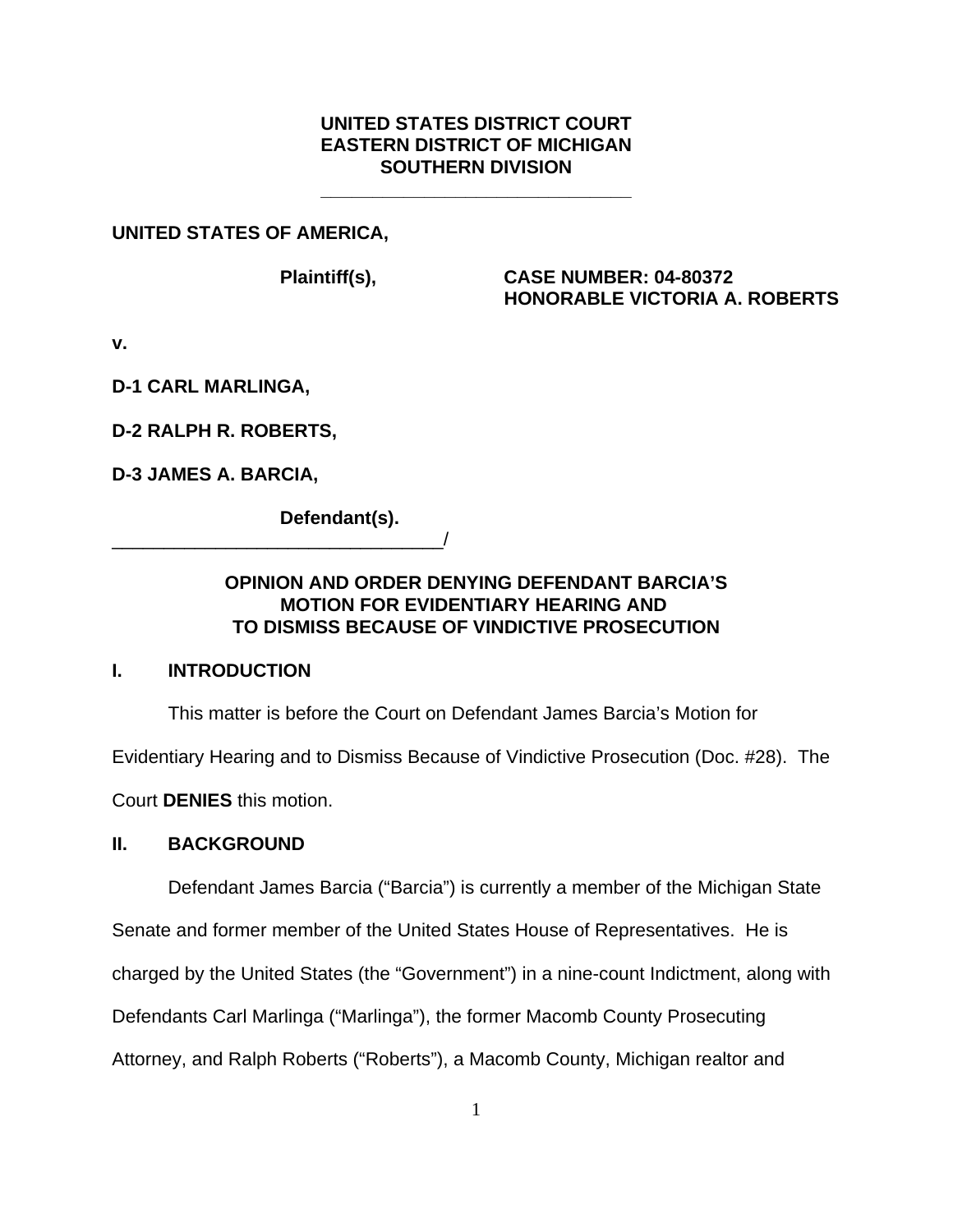owner of Ralph Roberts Realty. Barcia is charged in two counts (Five and Eight). Marlinga is charged in all counts. Roberts is charged in three counts (One, Two, and Seven). The particulars of the charges have been set forth in previous Opinions and Orders issued by the Court. *See e.g.,* Opinion and Order Regarding Motions to Dismiss, February 28, 2005.

This motion to dismiss asserts that Barcia is a victim of vindictive prosecution. He contends that he was charged in retaliation for exercising his First Amendment right to contribute to Marlinga's federal campaign. Barcia points to several factors in support of this assertion. First, the Department of Justice ("DOJ") manual<sup>1</sup> indicates that it is preferable that a Federal Election Campaign Act ("FECA"), 2 U.S.C. §431, *et seq*., violation be resolved civilly, unless it was a willful violation of a core prohibition of the FECA that involved a substantial sum of money and resulted in a false campaign report to the Federal Election Commission ("FEC"). Barcia acknowledges that limits on large contributions are part of the core provisions of the FECA, but implies that his \$4,000 contribution does not qualify as "large."

Next, he points out that the DOJ manual notes that conduits are typically used as witnesses against the person who recruited them to act in that capacity. The manual also provides that it is customary for the DOJ to refer most alleged FECA violations to the FEC. The two main considerations for whether the DOJ will retain the case are the dollar amount involved and the level of criminal intent that it reflects. General guidelines state that illegal activity involving less than \$10,000 should be charged as a FEC

<sup>&</sup>lt;sup>1</sup> Federal Prosecution of Election Offenses, 6<sup>th</sup> ed.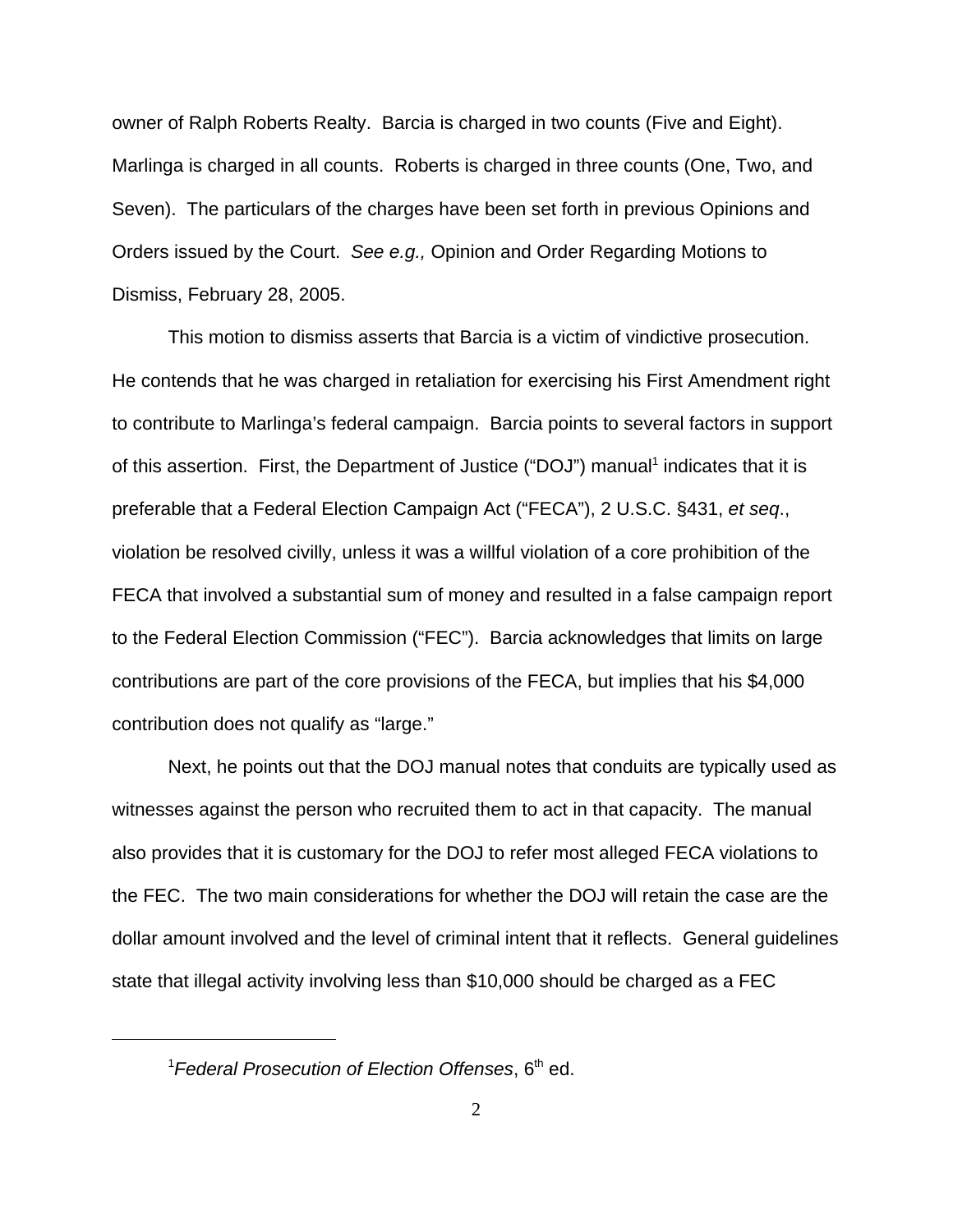misdemeanor, absent special circumstances which would warrant felony charges. Amounts over \$10,000 should be considered for felony prosecution.

Finally, Barcia indicates that the Government interrogated him at length on three occasions prior to the Indictment and offered him an opportunity to plead guilty to a misdemeanor offense. However, the offer was revoked after Barcia continued to deny that he and Marlinga agreed upon a scheme to funnel money in the manner alleged. And, Barcia states that the Government was aware prior to the Indictment that he took and passed a polygraph examination which included his denial to the question, "Regarding your donations to Carl Marlinga, did you impose a condition of reciprocal donation?"

Under *United States v Adams*, 870 F.2d 1140, 1145 (6<sup>th</sup> Cir. 1989), Barcia asserts that a defendant is entitled to an evidentiary hearing if he establishes that a reasonable person would think there existed a realistic likelihood of vindictiveness. He says that only objective explanations can rebut a finding of realistic likelihood of vindictiveness.

Barcia contends that he made a *prima facie* showing that there is a realistic likelihood of vindictiveness with regard to both charges brought against him. Therefore, he requests that the Court conduct an evidentiary hearing in which the Government's explanation can be formally presented and tested.

#### **III. ANALYSIS**

Defendant Barcia has not made the requisite showing to warrant discovery or an evidentiary hearing.

"The broad discretion accorded prosecutors in deciding whom to prosecute is not

3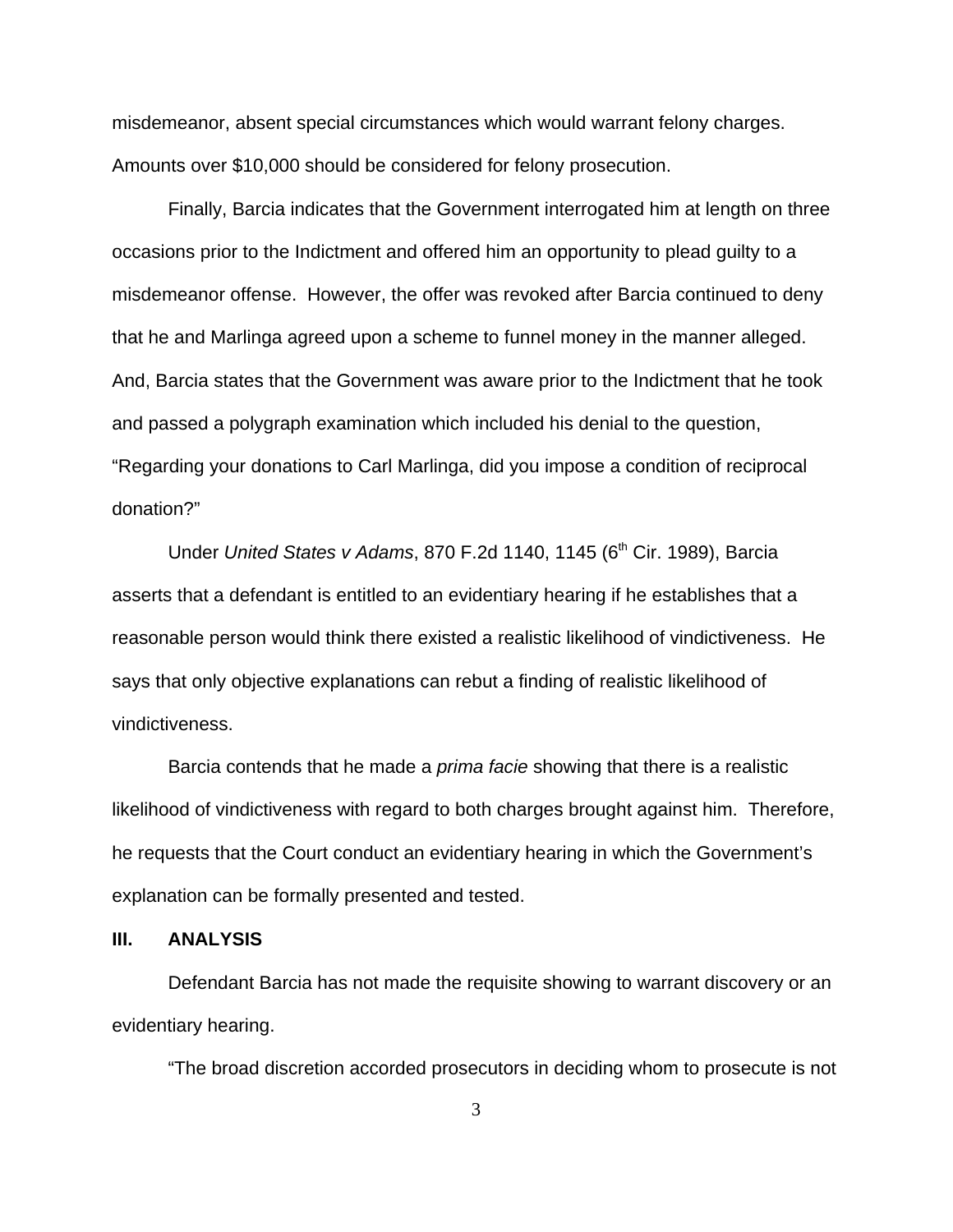'unfettered,' and a decision to prosecute may not be deliberately based upon the exercise of statutory rights." United States v Adams, 870 F.2d 1140, 1145 (6<sup>th</sup> Cir. 1989). A prosecution that is initiated merely out of vindictiveness -- defined as one having actual retaliatory motivation -- is constitutionally impermissible. *Id*. To establish vindictive prosecution a defendant must show: 1) exercise of a protected right; 2) a prosecutorial stake in the exercise of that right; 3) unreasonableness of the prosecutor's conduct; and 4) the intent to punish the defendant for exercise of the protected right. *United States v Suarez, 263 F.3d 468, 479 (6<sup>th</sup> Cir. 2001), <i>cert. den., 535 U.S. 991* (2002). A defendant may be allowed to conduct discovery to gather additional evidence in support of a claim of vindictive prosecution, if he presents "some evidence tending to show the existence of the essential elements of the defense." *Adams*, 870 F.2d at 1146 (quotation marks omitted). A somewhat lower standard applies for an evidentiary hearing. A defendant must make an objective, prima facie showing of "a realistic likelihood of vindictiveness." *Id* (quotation marks omitted).

In *Adams*, defendant Alayne Adams, a lawyer, filed a sex discrimination suit against her employer, the United States Equal Employment Opportunity Commission ("EEOC"). Four years later, Adams and her husband, Mayo Coiner, were indicted on various charges related to their failure to accurately report Adams' income years earlier, and Adams' inaccurate statements regarding those tax returns during the civil proceedings. However, prior to the indictment, defendants voluntarily amended their returns and paid the income tax deficiencies. Defendants moved to dismiss the indictment claiming that they were indicted in retaliation for Adams' discrimination suit. In support of their claim, Defendants presented an affidavit from a special agent in the

4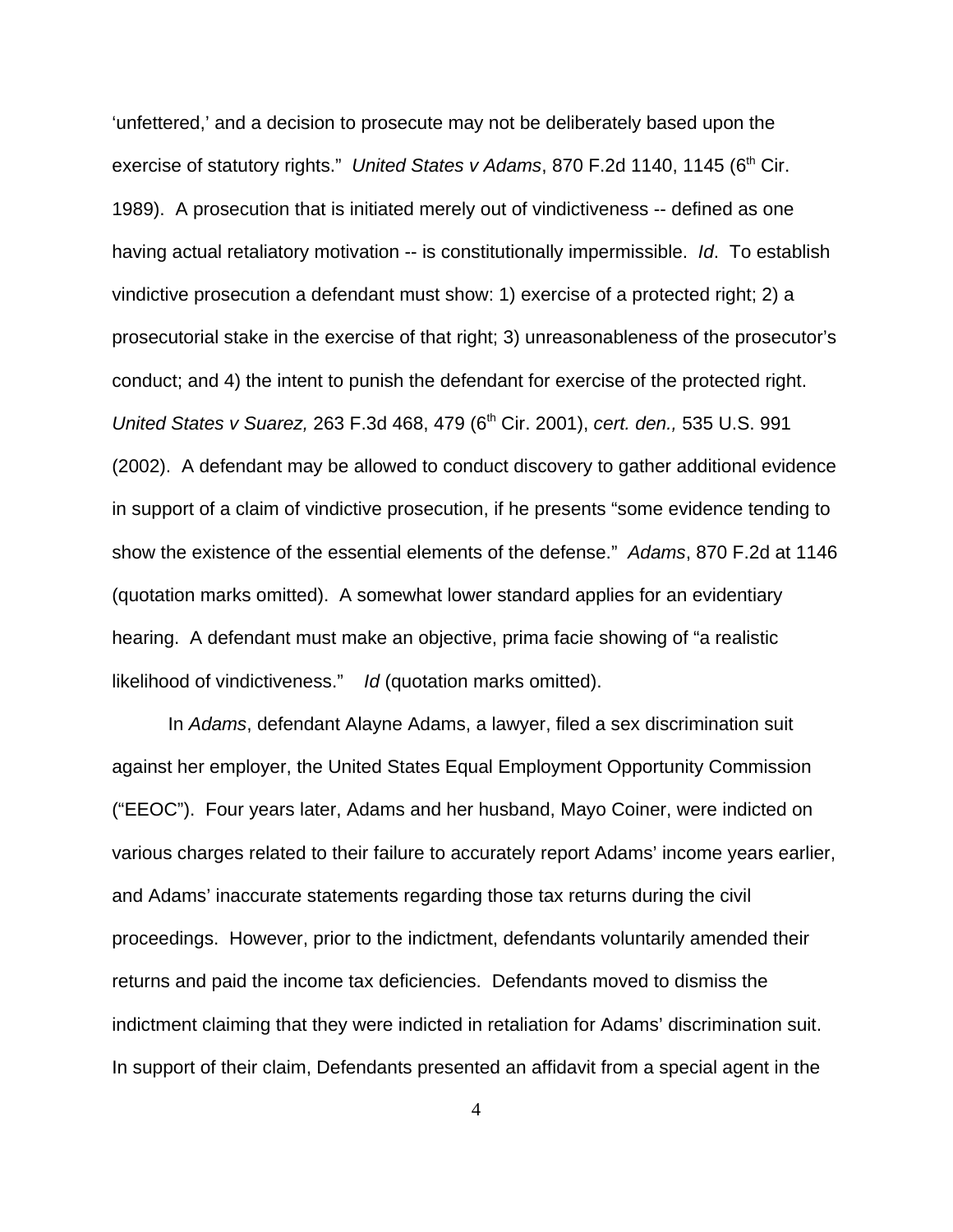Criminal Investigative Division of the Internal Revenue Services ("IRS"), who stated that Adams' omissions would not ordinarily result in criminal charges because of the nominal amounts of the omissions. The agent further opined that the charges were a direct response to Ms. Adams lawsuit against the EEOC. Defendants also presented the affidavit of the former director of a branch of the EEOC, who was also of the opinion that the charges were filed in revenge.

The Court gave weight to the following in finding that defendants presented "some evidence" of vindictive prosecution: 1) the fact that Ms. Adams' lawsuit against her governmental employer would require it to defend a discrimination charge and expose the employer to potential embarrassment; 2) the record suggested that (during the preceding twenty years) no taxpayers who underreported their income, voluntarily amended their returns, and paid the deficiency had ever been prosecuted; 3) the record suggested that perjury based on testimony given in civil proceedings had not previously been prosecuted; and 4) the affidavits of the IRS special agent and the former EEOC director. The Court of Appeals held that discovery should be conducted, and that at its conclusion, the district court could decide whether an evidentiary hearing should be held.

Each claim of vindictive prosecution turns on its own facts. *Id.* However, Barcia's claim stands in stark contrast to the defendants in *Adams* in that he offers *no* evidence "tending to show the existence of the essential elements of the defense" or "a realistic likelihood of vindictiveness." *Id* (quotation marks omitted). Barcia relies heavily upon DOJ guidelines, which indicate that violations under \$10,000 are typically handled as a civil matter. However, the guidelines also allow for criminal prosecution for willful

5